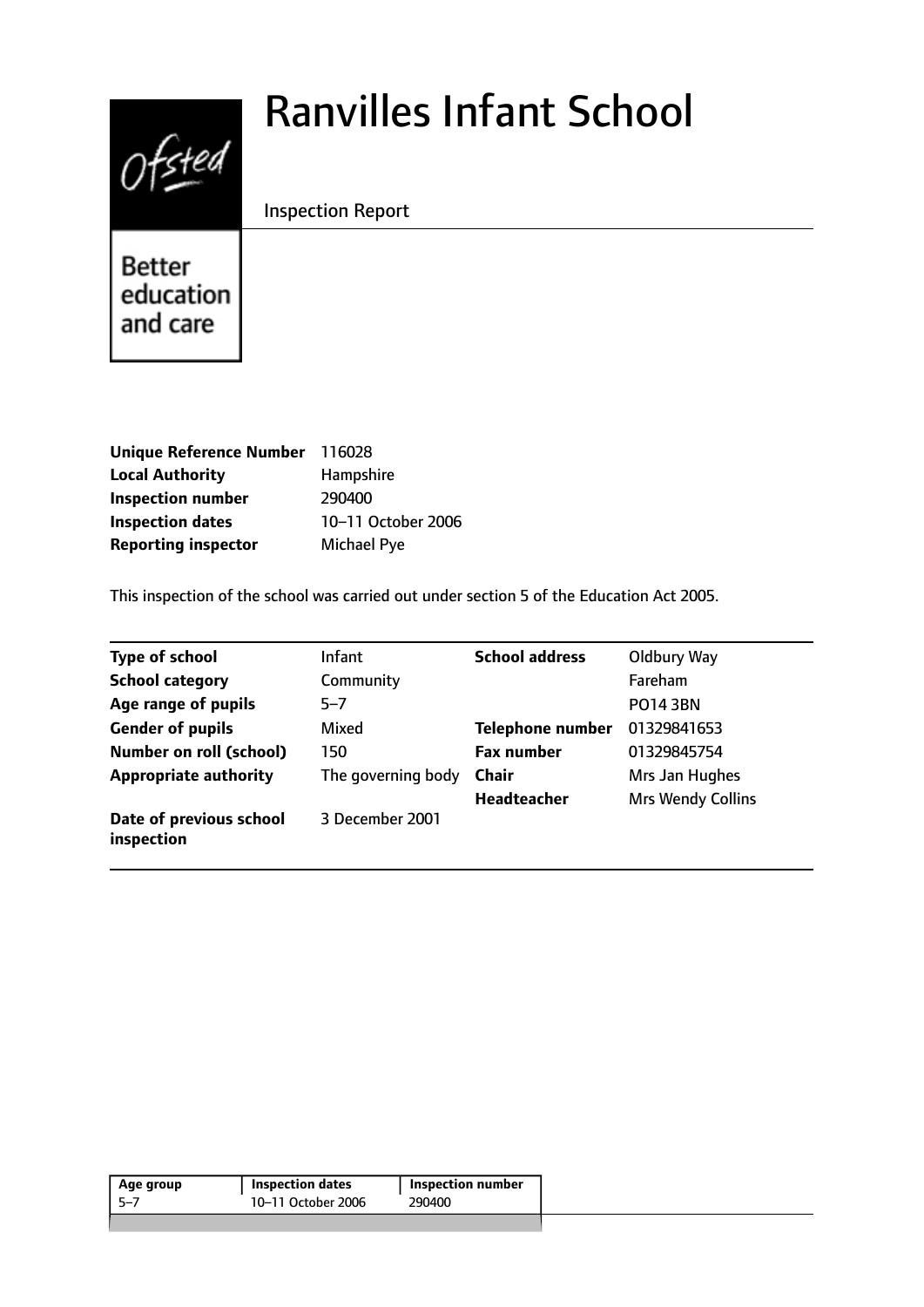© Crown copyright 2006

Website: www.ofsted.gov.uk

This document may be reproduced in whole or in part for non-commercial educational purposes, provided that the information quoted is reproduced without adaptation and the source and date of publication are stated.

Further copies of this report are obtainable from the school. Under the Education Act 2005, the school must provide a copy of this report free of charge to certain categories of people. A charge not exceeding the full cost of reproduction may be made for any other copies supplied.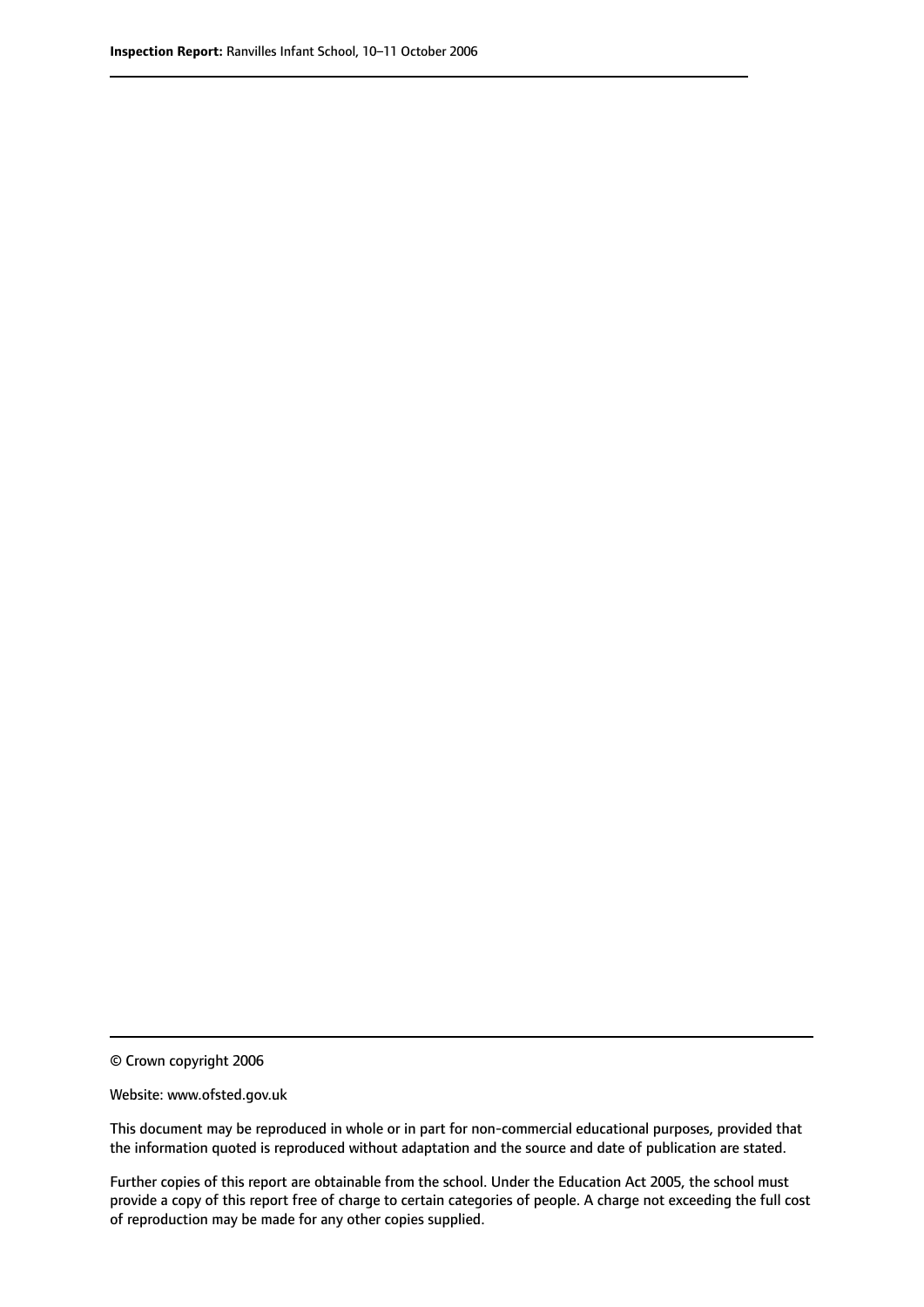# **Introduction**

The inspection was carried out by two Additional Inspectors.

#### **Description of the school**

This smaller than average infant school serves an area of private housing and homes for naval personnel. Mobility into and out of the school other than at expected times is above average. The number of pupils entitled to free school meals is below average. Almost all pupils come from a White British background. The proportion of pupils with learning difficulties or disabilities(LDD) is below average and there are very few pupils with statements of special educational need. The school has recently been recognised by a national body for its innovative information technology project involving computer access for pupils' homework.

#### **Key for inspection grades**

| Grade 1 | Outstanding  |
|---------|--------------|
| Grade 2 | Good         |
| Grade 3 | Satisfactory |
| Grade 4 | Inadequate   |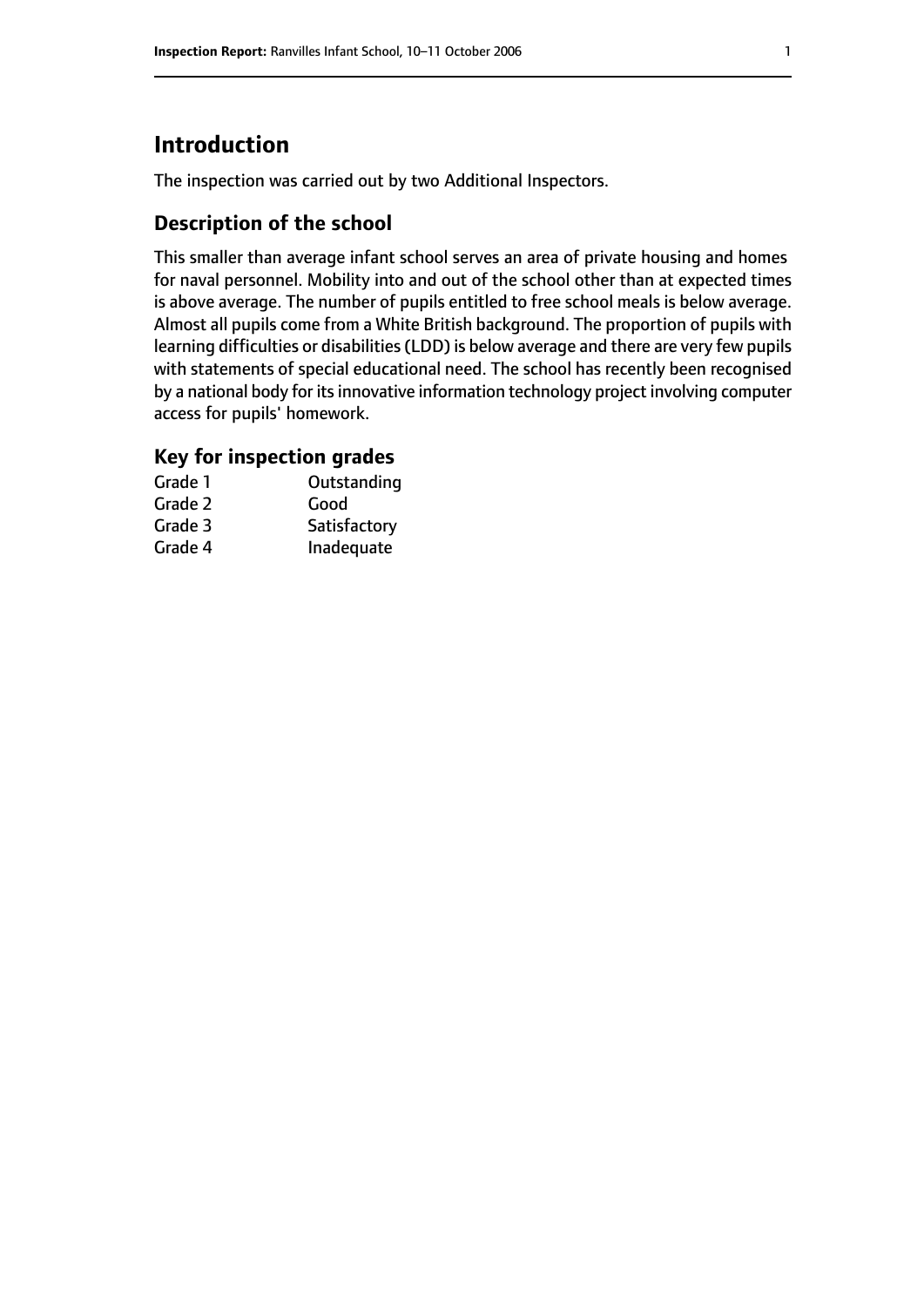### **Overall effectiveness of the school**

#### **Grade: 2**

The school provides a good standard of education for its pupils. It has particular strengths in the quality of pupils' personal development and well-being, the curriculum and in the way it cares for the pupils. Skilled leadership has brought necessary change and teaching and writing standards have improved since the last inspection.

Standards on entry to the good Reception classes vary but are usually in line with expectations for this age. The children make good progress and do particularly well in their personal and social development. Standards in the 2005 tests for seven year olds were significantly above average. In 2006 there were more pupils with learning difficulties and standards at the end of Year 2 were average. Some of these pupils made good progress given their starting points. In the work seen during the inspection standards were above average for the current Year 2 pupils, and progress was good.

Pupils' progress reflects the impact of the very positive level of pupils' personal development. New approaches to social and emotional education, such as brain gym and Pilates, have contributed to pupils' concentration levels and their enjoyment of learning. Behaviour is good, with pupils being polite and friendly.

The headteacher's very clear vision for the school centres on the development of the whole child. This is very well illustrated by the outstanding curriculum which challenges pupils whilst encouraging enjoyment and a sense of curiosity. Pupils' spiritual, moral, social and cultural education is outstanding. Parents overwhelmingly support the school. One wrote, 'My little boy runs into school - what more can I say?'

Leadership has established a wide range of monitoring and self-evaluation systems which involve a good number of managers. Teaching has been improved through the effective monitoring of lessons and is now good. There are some occasional inconsistencies in the quality of lessons where the pace of the lesson drops and where assessment does not adequately lead to appropriately challenging work being set. The school now gathers a wide range of assessment information. Some analysis of the data takes place but it has not been sufficiently focused to maximise the achievement of all pupils. The school has outstanding links with the local junior and special school. Pupils benefit very well from the secondary school that provides sports coaching and information and communication technology support.

#### **What the school should do to improve further**

- Ensure that all teaching is as good as the best.
- Refine the analysis of assessment data so as to better identify areas for improvement.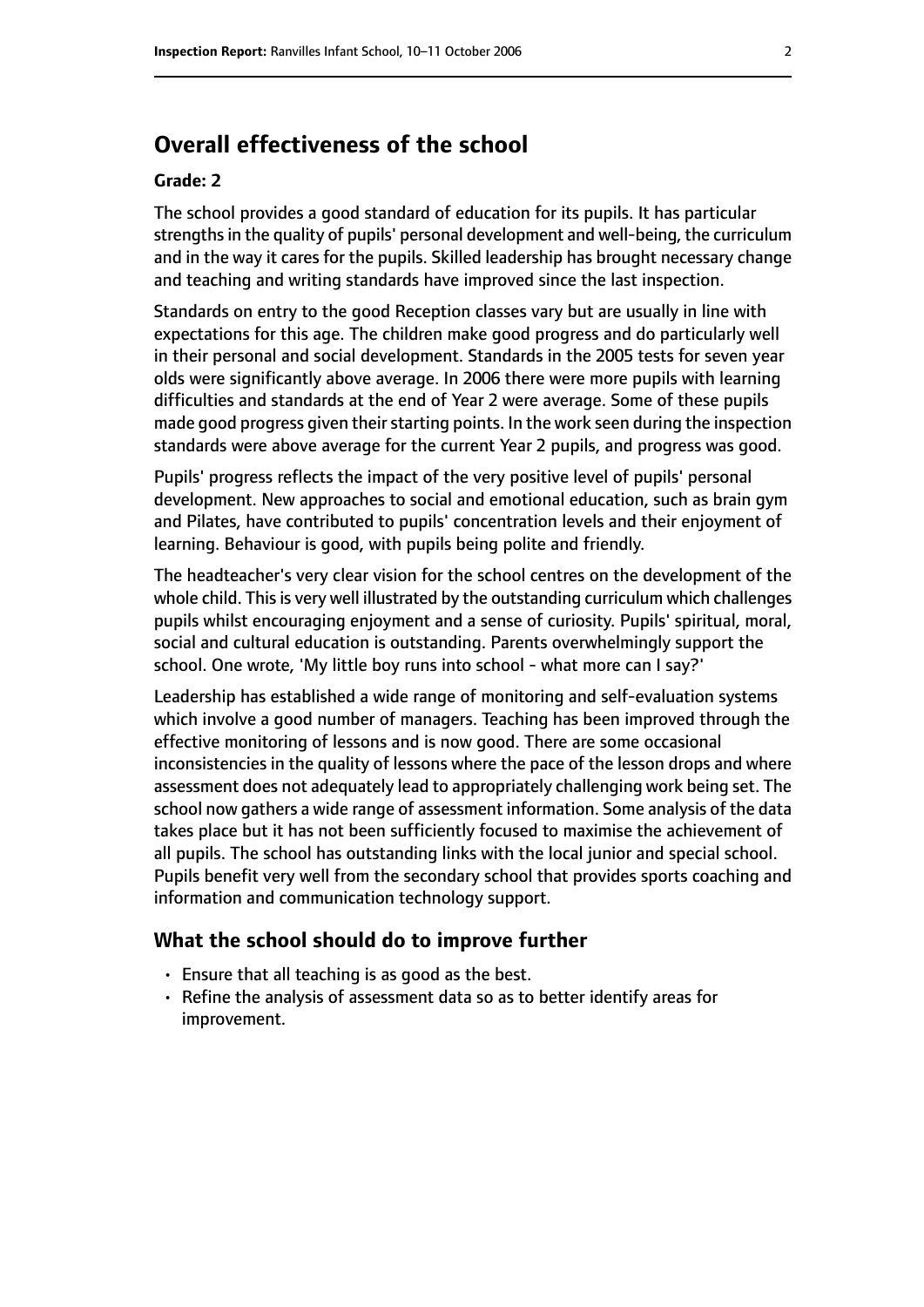#### **Achievement and standards**

#### **Grade: 2**

Progressthrough the school is good. In 2005 pupils made good progress and standards were well above average. In 2006 the standards were average in a year that had increased numbers of pupils with learning difficulties. This reflected good progress for this group given their starting point. The current progress of pupils is good overall and good standards were observed during the inspection.

The standards of children entering the Foundation Stage vary but are usually in line with expectations for their age. Recent changes help ensure that the children are able to pursue their own interests and have a wide choice of activities. Consequently they achieve well. Particularly good progress is made in the children's personal and social development.

Pupils with learning difficulties make good progress because of the care and skilled support they receive from teaching assistants.

#### **Personal development and well-being**

#### **Grade: 2**

Personal development is very good with significant strengths. Pupils feel secure, are confident, happy, and settle well to their work. They really enjoy learning and feel valued. One parent wrote, 'The and;quot;Well Doneand;quot; assemblies celebrate all the children's achievements both at home and at school, and is a great feature for enhancing self-esteem'. Attendance is good.

Pupils' outstanding understanding of and commitment to healthy lifestyles is seen in their desire for more fruit, water and exercise. They make positive contributions to their school, local community and wider world, through the school council, public performances and charity work. Their suggestions for improving the toilets and providing friends for children who may feel lonely at playtimes have led to successful developments in these areas. Pupils benefit well from the safety guidance provided by visitors such as the police, but occasional opportunities are missed to reinforce safety education, such as how pupils use cutlery. The pupils' very positive attitudes to learning, the warm supportive relationships they enjoy and the good progress they make prepare them well for future life.

#### **Quality of provision**

#### **Teaching and learning**

#### **Grade: 2**

Teaching and learning are good. There are many strengths. Teachers use the inspiring curriculum to present pupils with interesting activities, and this promotes pupils' thinking skills. In such vibrant learning environments pupils are motivated and achieve well. There is obvious respect for pupils' views and the positive relationships result in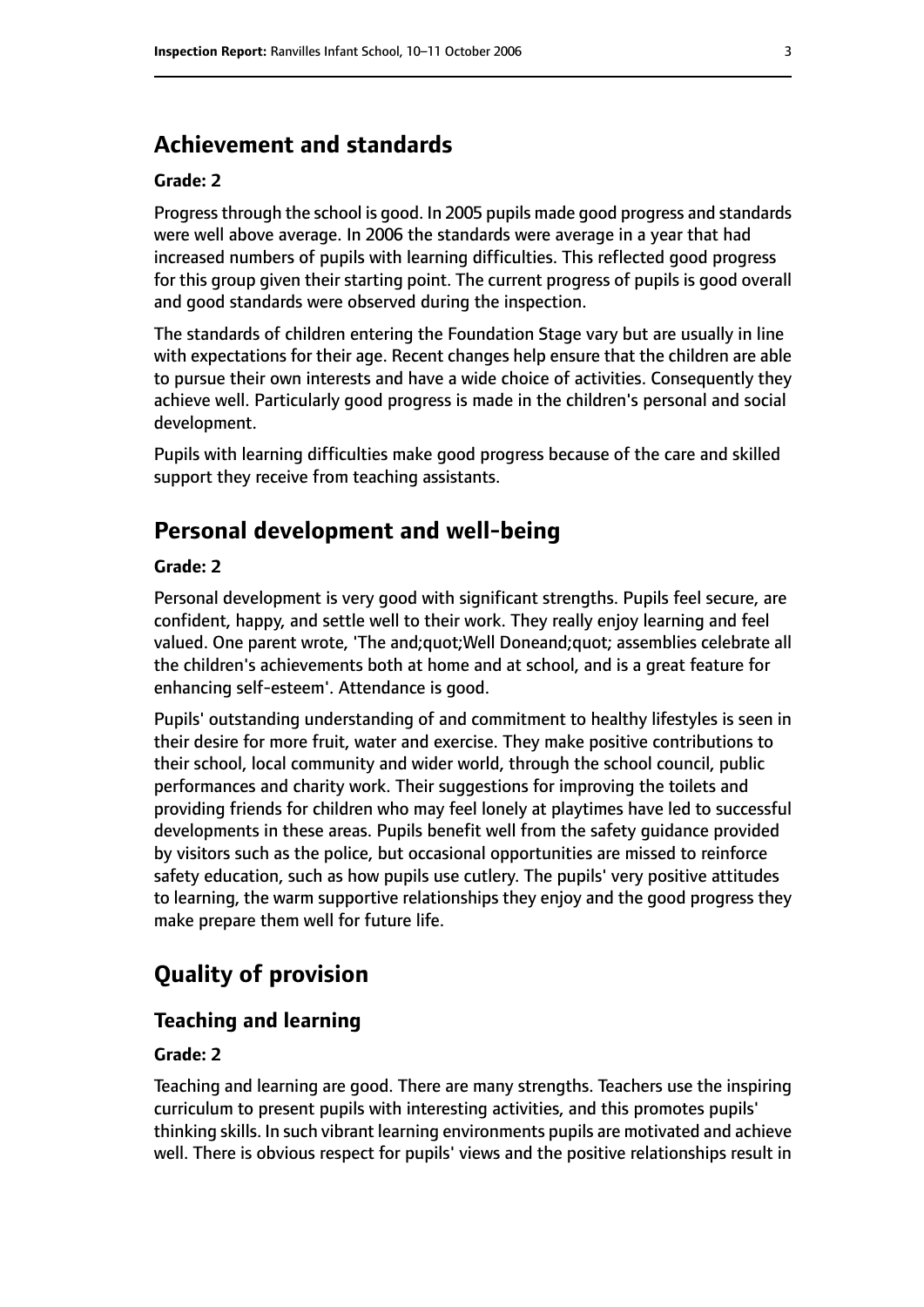the pupils being willing to work and get involved. Pupils benefit very well from the use of good strategies that promote the on-going review of their targets during lessons. In the Foundation Stage children react positively to the good opportunities for them to socialise and make use of a good range of resources. Monitoring has identified some inconsistencies in the quality of teaching, where the pace of the lesson drops and where assessment does not adequately lead to appropriately challenging work being set.

#### **Curriculum and other activities**

#### **Grade: 1**

The outstanding curriculum presents pupils with interesting learning opportunities which excite them, and they react very positively to the various opportunities on offer to participate in the performing arts. Projects present very good opportunities for pupils to be creative and to develop their thinking and research skills. Throughout the curriculum there is a consistent reinforcement of the school's values. One parent summed up the effect, 'I have noticed a marked change - my daughter is more independent, willing to try and is listening more attentively. The 'Rights, Respect and Responsibility' promoted throughout the school allows the children to have a say in their own environment and helps them respect both adults and peers'.

The curriculum is very responsive to local needs. One project, for example, explores life in the navy - both past and present. Crucially the project includes discussions about the feelings of the families left behind when sailors leave their home port. In such ways are the total needs of the pupils addressed. The personal, health, and social education programme further supports the pupils' emotional needs. The school's attractive environment reflects the impact of the curriculum. There are bright displays, artwork, and photographs of pupils' work on a wide diversity of cultures, such as the native peoples of America.

#### **Care, guidance and support**

#### **Grade: 2**

Care, guidance and support are good overall, and parents are correct in their belief that the school provides a very good standard of care for pupils. It has also introduced a good range of activities like philosophy that contribute to the emotional health of pupils. The arrangements for health and safety, risk assessments and child protection are secure.

Very good use is made of external agencies to support pupils and their families. Effective management and monitoring of pupils with learning difficulties enablesthem to achieve as well as their peers. Most, but not all, pupils know their targets in writing and mathematics. The school gathers a good range of assessment data to identify pupils' progress, but deeper analysis would further help it to identify where future developments are needed.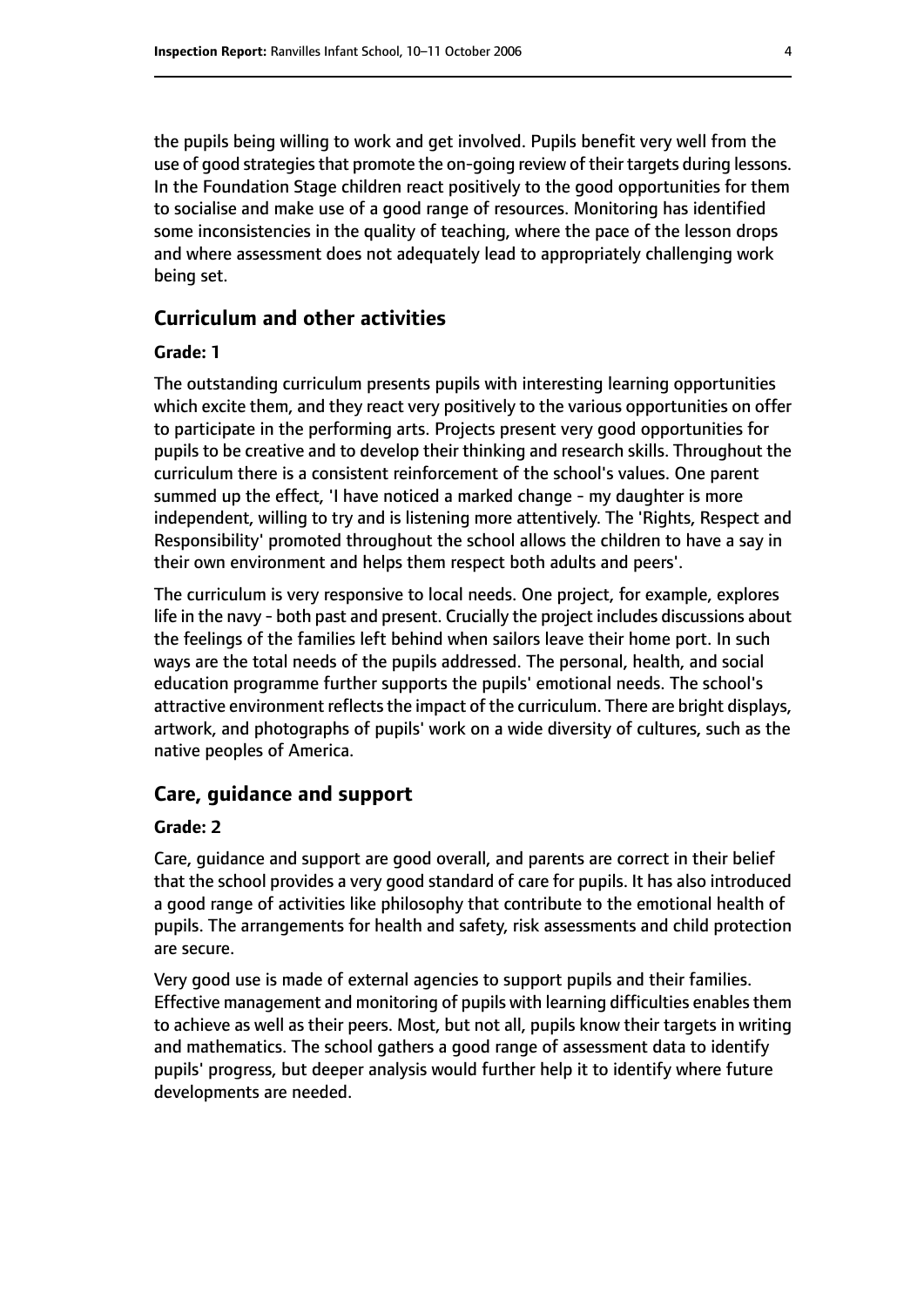#### **Leadership and management**

#### **Grade: 2**

The leadership and management of the school are good. The current, highly skilled headteacher came to a school where many pupils were underachieving. Accurate self-evaluation, involving all staff, contributed to improved standards. Also identified was the need for curriculum changes that would help motivate pupils and subsequently improve their achievement.

Self-evaluation is well established and the school is careful in judging the impact of proposed change. Trialling of the outstanding curriculum took place prior to its full introduction. The school has successfully trialled the innovative use of a computer learning platform which pupils access for their homework. This has particularly motivated boys and they are now more keen to write.

Well-established monitoring systems encourage professional reflection. Consequently teaching and the tracking of pupils' progress have both improved since the last inspection. Teaching is now good overall, although the school recognises that there are still areas for further development. Analysis of assessment data takes place but a more focused approach, for example by identifying the achievement of late-entrants to the school, would further enable the school to plan improvements.

There is a good shared vision for the school embracing the 'Right, Respect, Responsibilities' approach that has resulted in a successful emphasis on pupils' personal development. Questionnaires identify parental views and consequently the school now runs induction meetings for all years. Pupil views about what they want to learn are used to guide the teaching of the projects. The governing body gives very good support to the school, visiting regularly and contributing to monitoring. The track record of improvement since the last inspection is testimony to the good capacity of the present leadership team to further improve the school.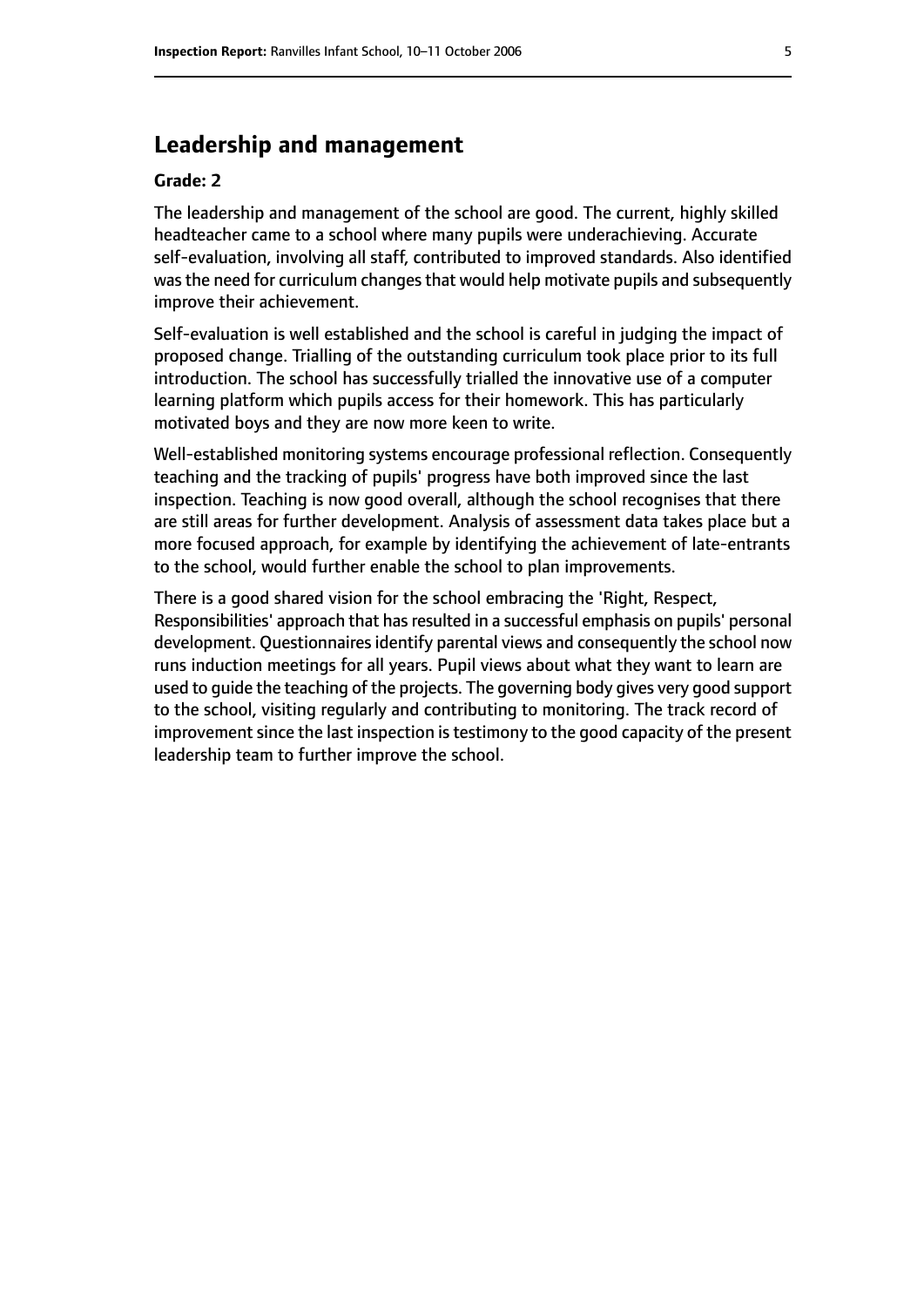**Any complaints about the inspection or the report should be made following the procedures set out inthe guidance 'Complaints about school inspection', whichis available from Ofsted's website: www.ofsted.gov.uk.**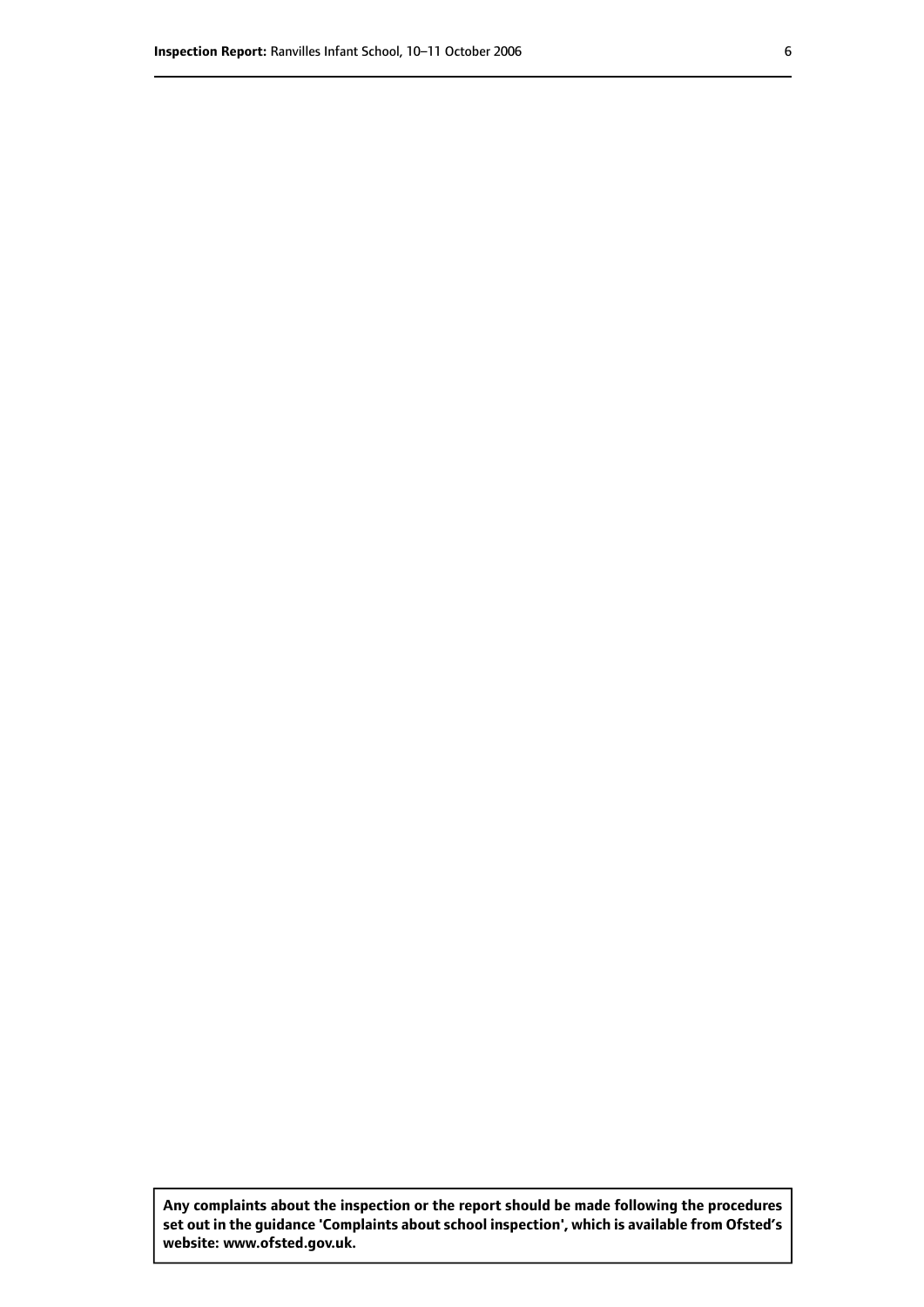# **Inspection judgements**

| Key to judgements: grade 1 is outstanding, grade 2 good, grade 3 satisfactory, and grade 4 | School         |
|--------------------------------------------------------------------------------------------|----------------|
| inadeauate                                                                                 | <b>Overall</b> |

## **Overall effectiveness**

| How effective, efficient and inclusive is the provision of education, integrated<br>care and any extended services in meeting the needs of learners? |     |
|------------------------------------------------------------------------------------------------------------------------------------------------------|-----|
| How well does the school work in partnership with others to promote learners'<br>well-being?                                                         |     |
| The quality and standards in the Foundation Stage                                                                                                    |     |
| The effectiveness of the school's self-evaluation                                                                                                    |     |
| The capacity to make any necessary improvements                                                                                                      |     |
| Effective steps have been taken to promote improvement since the last<br>inspection                                                                  | Yes |

#### **Achievement and standards**

| How well do learners achieve?                                                                               |  |
|-------------------------------------------------------------------------------------------------------------|--|
| The standards <sup>1</sup> reached by learners                                                              |  |
| How well learners make progress, taking account of any significant variations between<br>groups of learners |  |
| How well learners with learning difficulties and disabilities make progress                                 |  |

#### **Personal development and well-being**

| How good is the overall personal development and well-being of the<br>learners?                                  |  |
|------------------------------------------------------------------------------------------------------------------|--|
| The extent of learners' spiritual, moral, social and cultural development                                        |  |
| The behaviour of learners                                                                                        |  |
| The attendance of learners                                                                                       |  |
| How well learners enjoy their education                                                                          |  |
| The extent to which learners adopt safe practices                                                                |  |
| The extent to which learners adopt healthy lifestyles                                                            |  |
| The extent to which learners make a positive contribution to the community                                       |  |
| How well learners develop workplace and other skills that will contribute to<br>their future economic well-being |  |

#### **The quality of provision**

| How effective are teaching and learning in meeting the full range of the<br>  learners' needs?               |  |
|--------------------------------------------------------------------------------------------------------------|--|
| How well do the curriculum and other activities meet the range of needs<br>$\mid$ and interests of learners? |  |
| How well are learners cared for, quided and supported?                                                       |  |

 $^1$  Grade 1 - Exceptionally and consistently high; Grade 2 - Generally above average with none significantly below average; Grade 3 - Broadly average to below average; Grade 4 - Exceptionally low.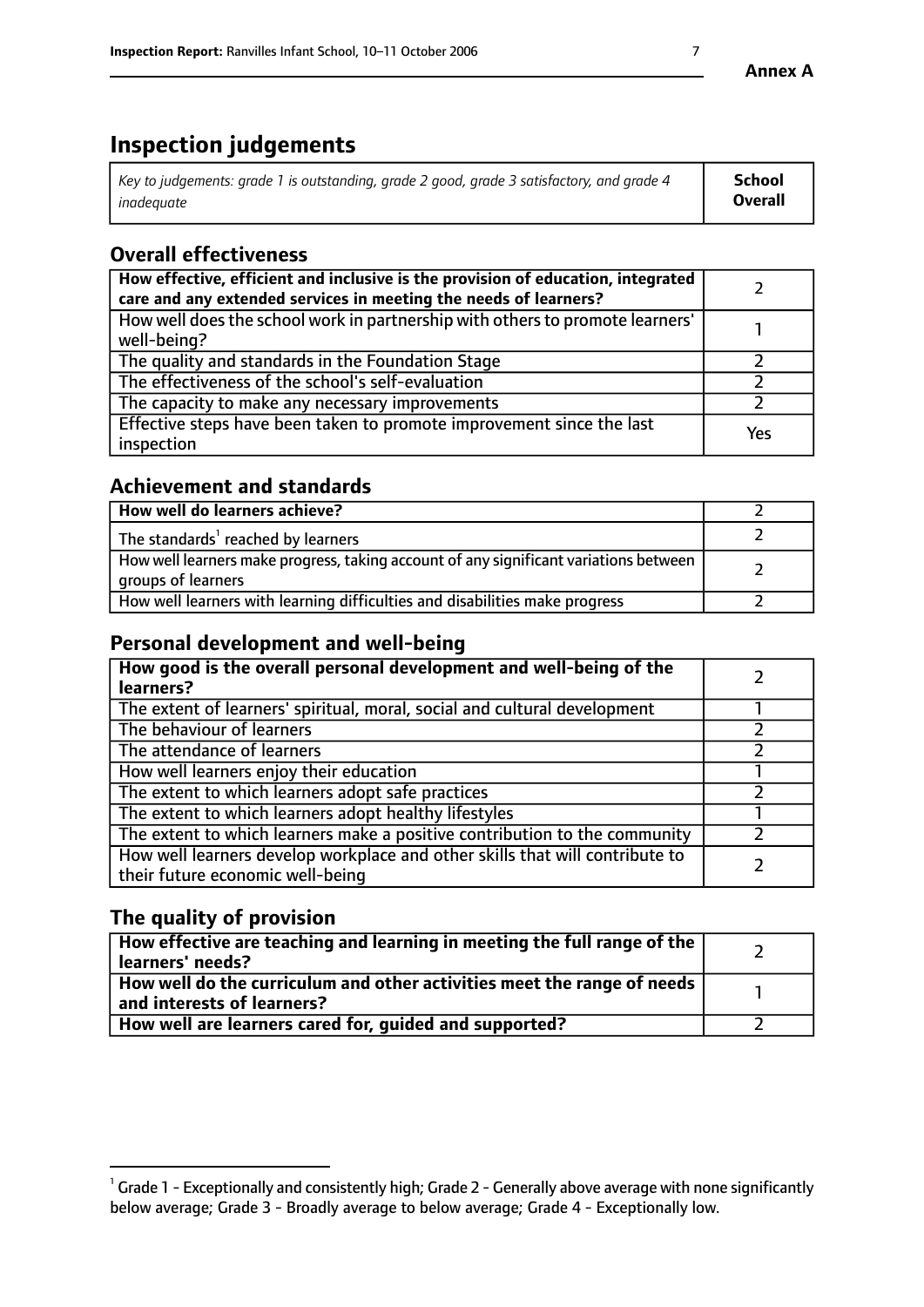#### **Annex A**

# **Leadership and management**

| How effective are leadership and management in raising achievement<br>and supporting all learners?                                              |               |
|-------------------------------------------------------------------------------------------------------------------------------------------------|---------------|
| How effectively leaders and managers at all levels set clear direction leading<br>to improvement and promote high quality of care and education |               |
| How effectively performance is monitored, evaluated and improved to meet<br>challenging targets                                                 | $\mathcal{L}$ |
| How well equality of opportunity is promoted and discrimination tackled so<br>that all learners achieve as well as they can                     |               |
| How effectively and efficiently resources, including staff, are deployed to<br>achieve value for money                                          | $\mathcal{P}$ |
| The extent to which governors and other supervisory boards discharge their<br>responsibilities                                                  |               |
| Do procedures for safequarding learners meet current government<br>requirements?                                                                | Yes           |
| Does this school require special measures?                                                                                                      | <b>No</b>     |
| Does this school require a notice to improve?                                                                                                   | No            |